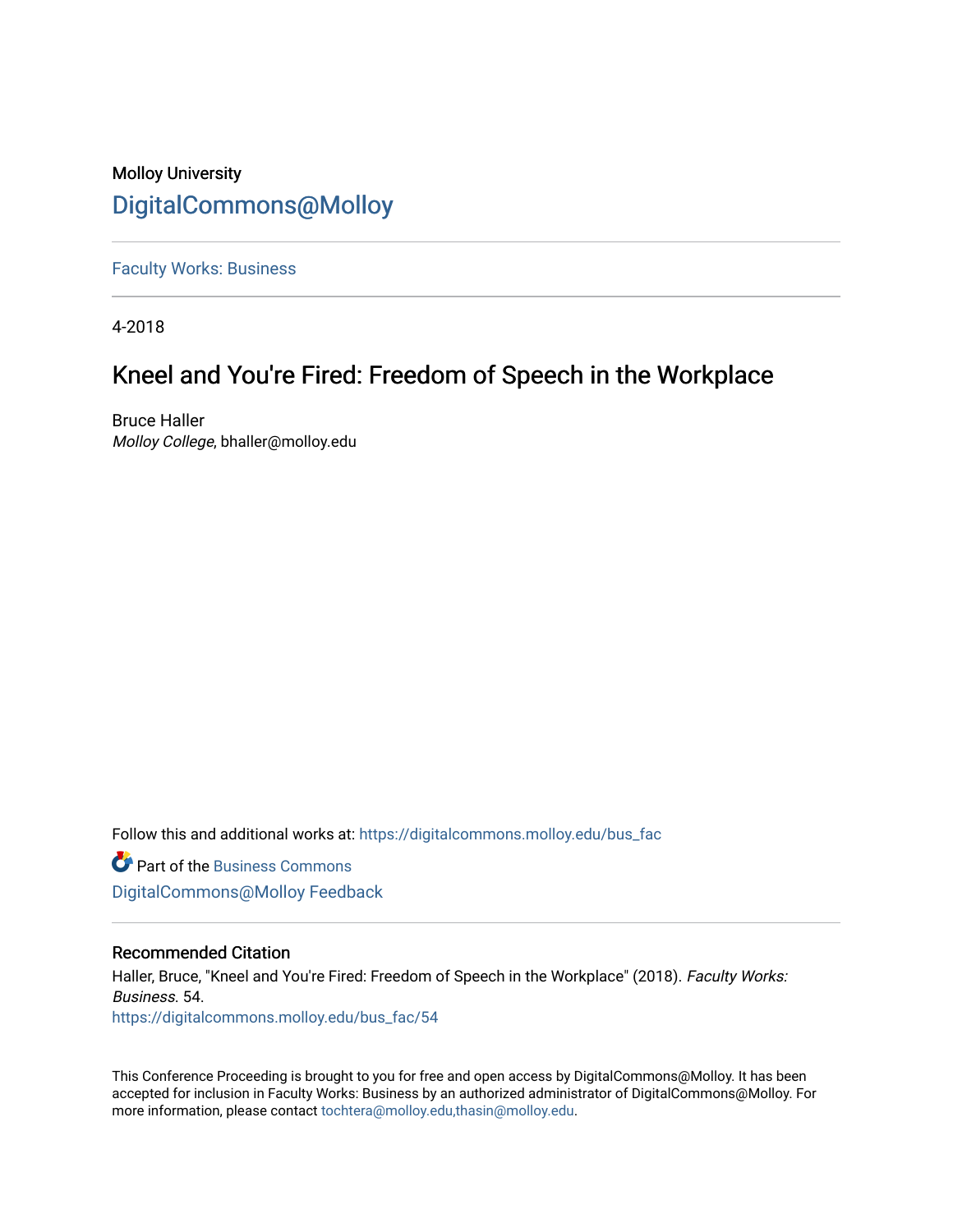# **KNEEL AND YOU'RE FIRED: FREEDOM OF SPEECH IN THE WORKPLACE**

Bruce L. Haller Molloy College

# **Abstract**

The divisiveness of race relations, using sports as a political platform and President Trump himself aside; does the National Football League have the right to terminate their employee for kneeling during the National Anthem? Does an NFL employee have a protected right to "Freedom of Speech" without putting their employment at risk?

This paper will examine the legal rights of employers to terminate employees for engaging in workplace speech. Part One of the paper will examine job security and an analysis of employment as a protected property interest. Part Two will analyze freedom of speech in the workplace. Part Three will provide a legal analysis of the NFL players protest. Part Four will conclude, suggest solutions and possibly solve other impossible world problems.

**Key Words:** Workplace free speech

# **Introduction**

During a campaign rally for U.S. Senator Luther Strange in Huntsville, Alabama, on Friday September 22, 2017, President Donald Trump rhetorically asked, "Wouldn't you love to see one of these NFL owners, when somebody disrespects our flag to say: 'Get that son of a bitch off the field right now. Out. He's fired. He's FIRED!" <sup>i</sup>

Trump's comments refer to National Football League players who have kneeled, raised a fist or put a hand on a teammate's shoulder during the playing of the national anthem in the hope that their symbolic acts of protest will raise awareness of racial social injustice in the United States and encourage change.

The divisiveness of race relations, using sports as a political platform and President Trump himself aside; does the National Football League have the right to terminate their employee for kneeling during the National Anthem? Does an NFL employee have a protected right to "Freedom of Speech" without putting their employment at risk?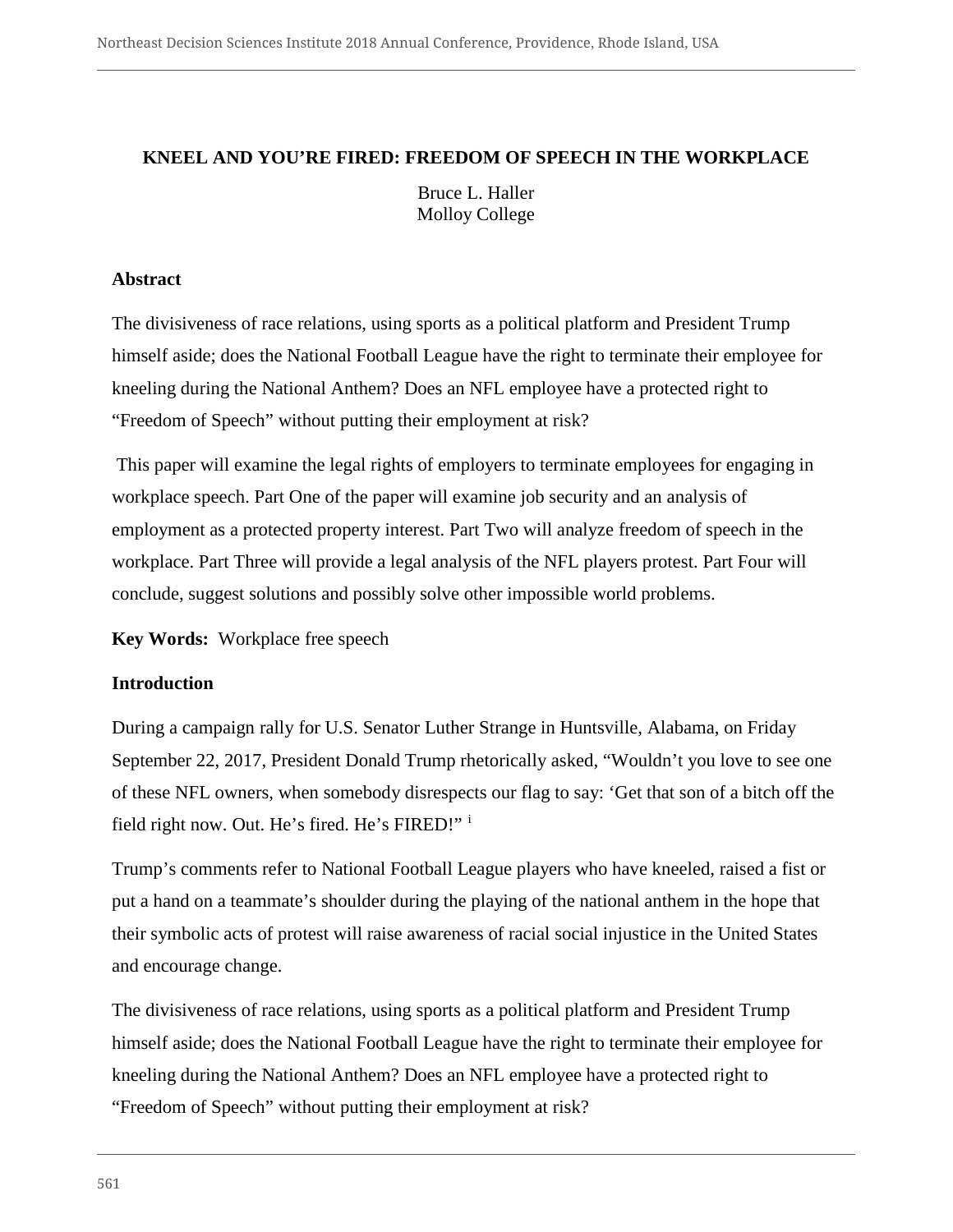This paper will examine the legal rights of employers to terminate employees for engaging in workplace speech. Part One of the paper will examine job security and an analysis of employment as a protected property interest. Part Two will analyze freedom of speech in the workplace. Part Three will provide a legal analysis of the NFL players protest. Part Four will conclude, suggest solutions and possibly solve other impossible world problems.

# **Employment as a Protected Property Interest**

The United States is still one of the only countries that adheres to the employment-at-will philosophy. No industrialized countries and few developing countries have adopted and maintained this Labor Relations theory. Employment at will jurisdictions allow employers to discipline their employees up to and including discharge, with or without cause and with or without notice.<sup>ii</sup> In the United States, almost all jurisdictions federal, state and local presume all employment relationships are at will.<sup>iii</sup>

This presumption is a default condition under the law. Many employment relationships are not at will. Employees may not be at will employees if their employment relationship is modified by an express or implied contract, a collective bargaining agreement or their status as a civil servant or tenured employee.

Employees who negotiate an individual employment contract usually limit the employer's right to terminate. An express employment contract, written or verbal, creates a requirement that "just cause" be established to terminate the employment relationship without resulting in a breach of contract finding by the court.<sup>iv</sup> In the United States typically only high level or highly compensated employees with highly sought after skills have the leverage to negotiate individual employment contracts.

Express contracts include carefully drafting written agreements between the legal representatives of the employer as well as verbal promises made during the onboarding promise.<sup>v</sup> Conduct by the employer may create an implied contract also limiting a right to terminate. Employee handbooks or policies and procedures manuals have been held to create a contractual obligation. Additionally, if all employees are given a verbal warning, than a written reprimand before they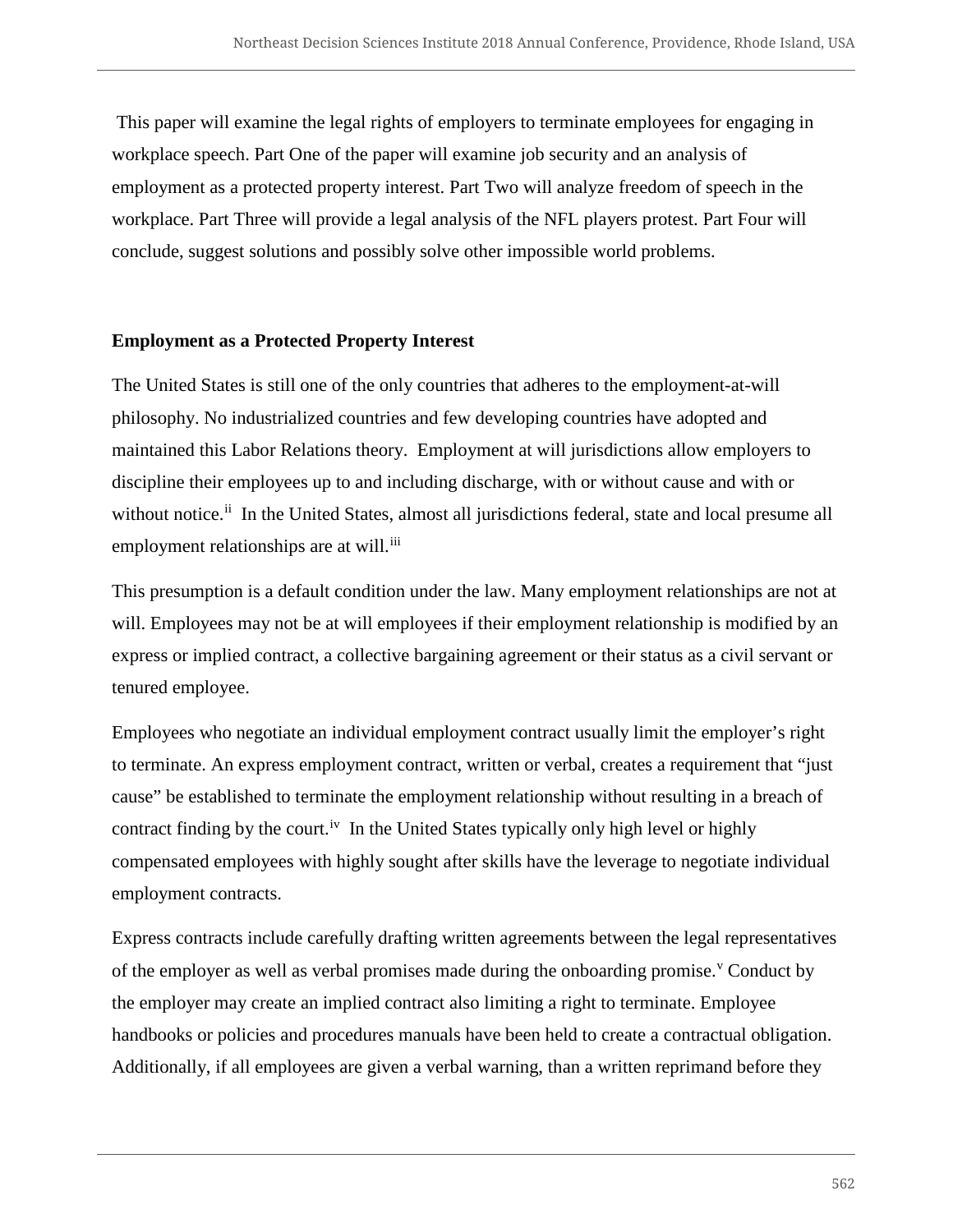are terminated, the employer may be on questionable legal grounds to terminate the next employee without acting similarly.  $\overline{v}$ 

Statutory and common law tenure schemes also create enhanced job security protections. Teachers and administrators, protected by these laws, are not employees at will. They may be disciplined up to and including termination only pursuant to the legal due process requirements and just cause limitations afforded them.<sup>vii</sup> While many of these tenure rights have been the subject of both legal and political challenges, a majority of states have retained tenure as an employment protection.<sup>viii</sup>

Employees hired according to federal, state or local civil service laws are also not employees at will. Unlike private sector employees at will, these federal, state and local government employees enjoy procedural protections before they can be terminated from employment. These rights come from the Fifth Amendment of the United States Constitution, which prohibits the government from affecting the employee's property interest without the requisite legal due process. The federal government agencies must follow the required process pursuant to the Civil Service Reform Act of 1978 or applicable state or municipal law if employee termination is sought. ixx

Employees covered by a collective bargaining agreement are also not at will employees. Collective bargaining agreements prioritize limiting management discretion in hiring, promoting, compensation and discharge whenever possible. Clauses requiring a "just cause" burden of proof for any disciplinary action up to and including termination is standard form.<sup>xi</sup> Employees may benefit from collective bargaining agreement protection whether or not they are union members. All members of the collective bargaining unit receive such protection in most jurisdictions.

At will employment allows employers to terminate the employee for any reason except for an illegal reason. The burden of proof is on the plaintiff employee to prove they were terminated for a prohibited reason under the law. This seems to be a common misunderstanding among both job applicants and employees who believe their employer needs a "good reason" to fire them.<sup>xii</sup> Professor Pauline Kim's empirical study found 80-90% of employees believe the law of the United States requires employers to treat employees fairly and that a good reason (just cause) is required to terminate.<sup>xiii</sup>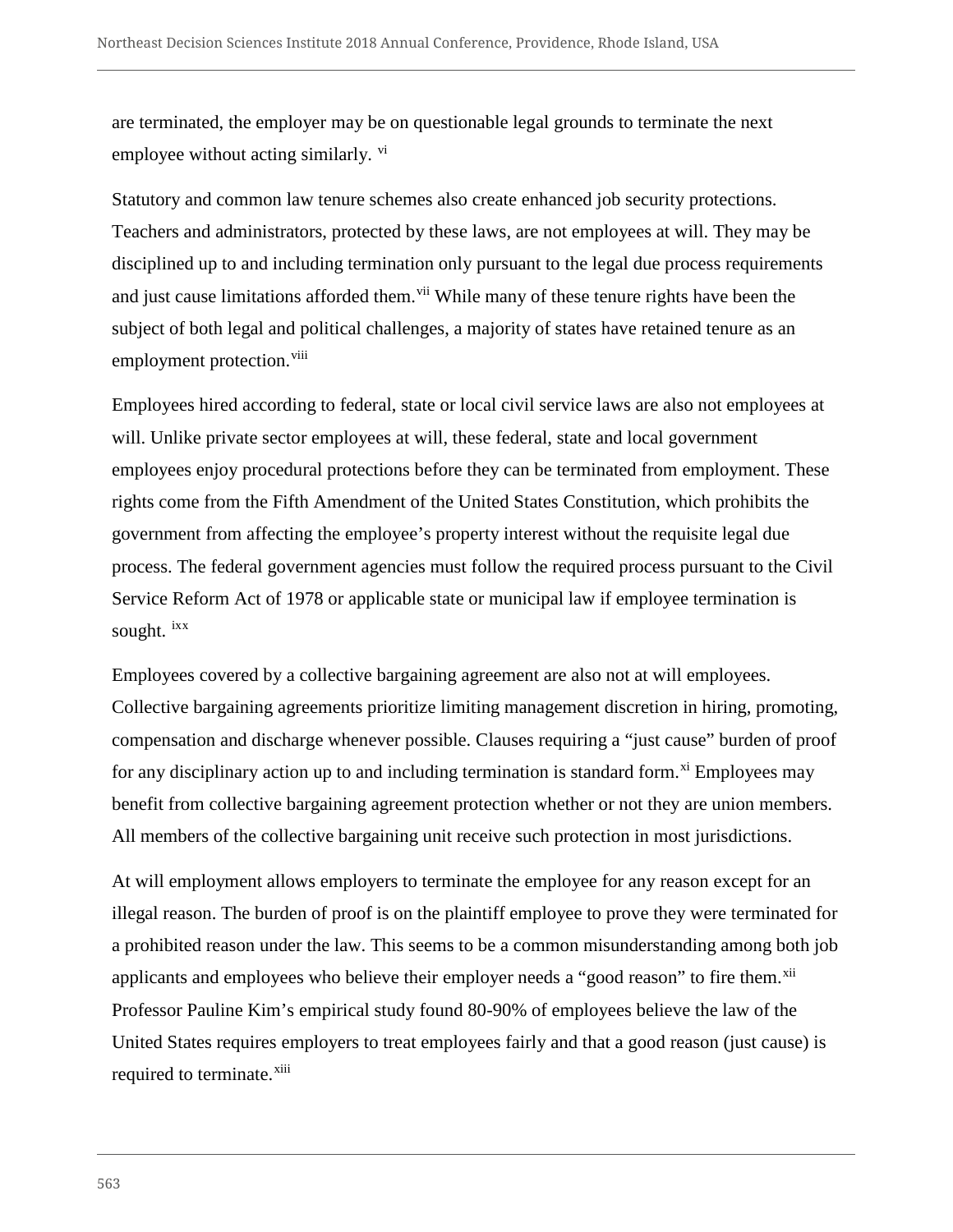Exceptions to pure employment at will have been created at common law and by statute.<sup>xiv</sup> Most jurisdictions have adopted in whole or in part, one or more of the implied contract exception, public policy exception or the implied covenant of good faith and fair dealing exception.<sup>xv</sup>

The public-policy exception holds an employee at will may not be terminated if the rationale for their discharge violated the public policy standard within the jurisdiction of their employment. Termination for refusing to comply with an order by his or her employer to commit a crime, for whistleblowing or for filing a workers compensation claim would be common examples. Although some of these aforementioned acts may be protected by state statutes, the public policy exception provides protection in states without a statutory prohibition.<sup>xvi</sup>

The Implied Contract Exception, previously mentioned incorporates limitations created by the conduct of the parties into the employment relationship. Stated policies, either orally or in writing, regulating conditions of employment such as employee discipline up to and including discharge, create legally binding limitations on an employers' rights. Typically, promises made during onboarding, verbally or in writing and employee policies and procedures manuals with language promising continued employment except for "just cause" are the basis for these implied contracts. Currently 41 states and the District of Columbia recognize some form of the implied contract exception.<sup>xvii</sup>

The Covenant-of-Good-Faith Exception is the least recognized of the three exceptions. Courts usually interpret this exception to mean an employee may not be terminated without a good reason. Courts have created both implied in fact covenants and implied in law covenants. Covenants implied in fact have been found in factual objective manifestations, such as regular promotions or wage increases. Courts have held these actions by the employer might reasonably give an employee cause to believe that he or she will be treated fairly and have job security absent just cause.

California courts have interpreted an implied in law covenant of good faith and fair dealing. In the minority of jurisdictions, California state courts have held every employment contract carries with it an implied covenant that neither party will impede the other from receiving the benefits of the agreement. The benefits of the agreement and related employer promises can be interpreted to mean the employee maintains legal protection from discharge absent a legitimate economic or legal reason. As this is very similar to just cause, states which have adopted the covenant of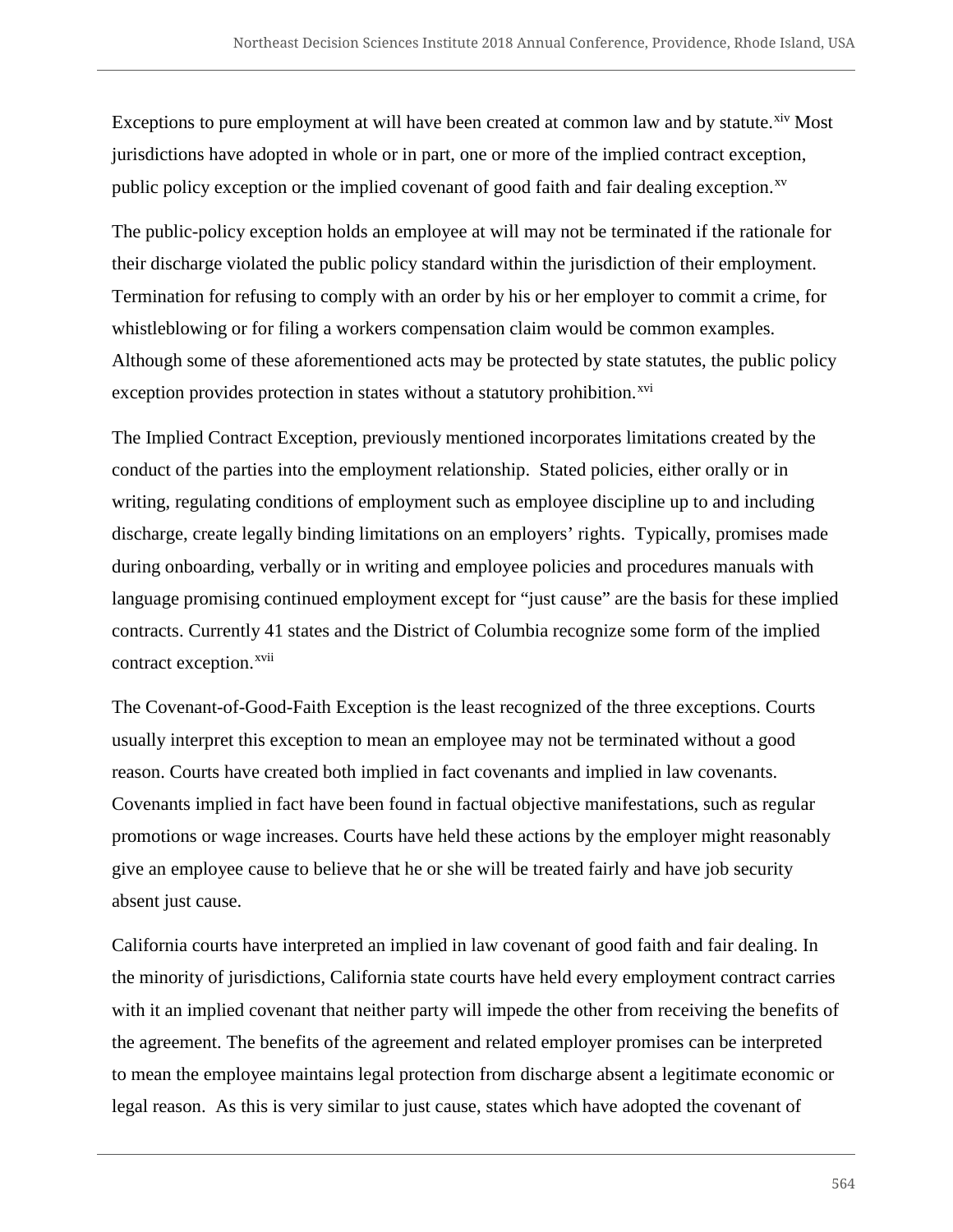good faith and fair dealing have essentially rejected employment at will as the law within their jurisdiction.<sup>xviii</sup>

Every jurisdiction has enacted statutory exceptions to employment at will. Employers may not adversely affect any term or condition of employment for these legislatively decreed reasons. Common statutory exceptions include discrimination based on race, color, age, disability, gender, religion and veteran status. Some states also prohibit discrimination in employment based on marital status, sexual orientation and even legal off site activities (e.g. smoking).<sup>xix</sup>

Disciplined or terminated employees at will have the burden of proof in an action against their employer to show the reason for the adverse action is prohibited by law. If the employee can establish they are not an employee at will, the employer will bear the burden to establish "just cause" for the discharge.<sup>xx</sup>

In a due process analysis, "just cause" refers to contractually standards of conduct that an employee must breach before he or she can be disciplined or discharged. A widely accepted standard for defining "just cause" is Arbitrator Carol Daugherty's Seven Part Test articulated in Empire Wire. It assessed the reason for the discharge, the notice, fairness and application of the rule and the appropriateness of the punishment. $xxi$ 

#### **Freedom of Speech in the Workplace**

The First Amendment of the U.S. Constitution states, "Congress shall make no law…abridging the freedom of speech."<sup>xxii</sup> This protection is against government action. The U.S. Supreme against their employers absent some proof of state action.<sup>xxiii</sup> Court has consistently held private sector employees have no First Amendment protection

Public sector employees have First Amendment rights subject to certain restrictions. Any restriction of speech by a public sector employer has First Amendment implications. In the private sector, no such rights exist unless created by another statutory scheme.<sup>xxiv</sup>

Even in the private sector, speech that is defamatory or constitutes sexual or racial harassment is actionable and victims protected under state and federal law. Employees terminated for whistleblowing or filing workers compensation claims or discrimination claims would also have such "speech" protected even in the private sector.<sup>xxv</sup>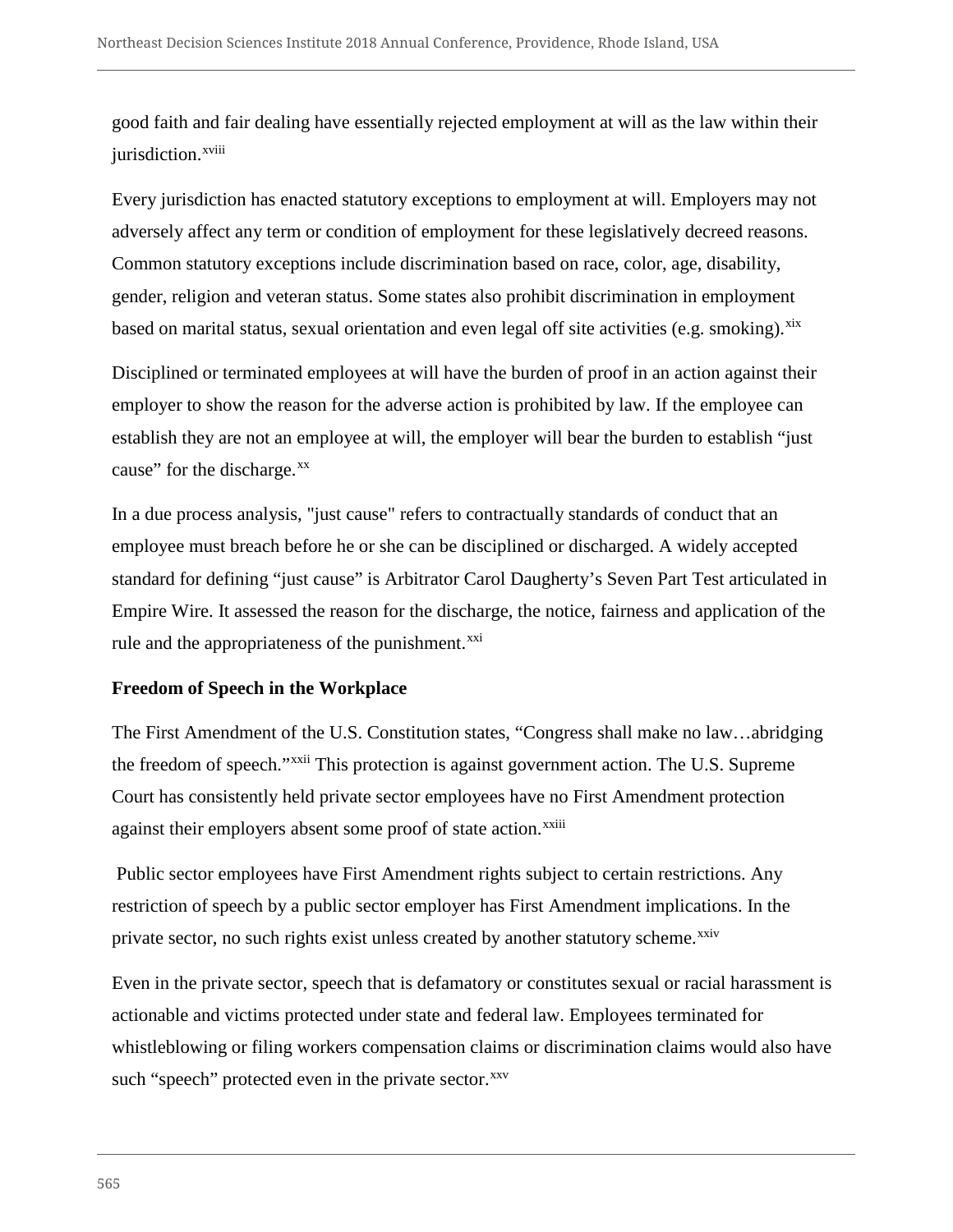Statutes that prohibit disclosure of medical records, trade secrets or certain financial information also may abridge the speech of a private sector employee. These restrictions on speech are required by other laws. The National Labor Relations Act is an example of a federal statute that does limit a private sector employer's right to limit speech.

Employees' protected speech under the National Labor Relations Act (NLRA) is actually an exception to an employer's broad rights to restrict both speech and expression at work. Section 7 of the NLRA gives employees the right to engage in speech related to wages hours and working conditions and organizing a union. An employee complaining about his or her employer on social media may be seen by the NLRB as concerted action or advocating unionization. That speech would fall within the purview of the NLRA Section 7 protections.<sup>xxvi</sup>

These protected activities, including communication, apply whether the private workplace is unionized or not. A single employee may also engage in protected concerted activity if he or she is acting on the authority of other employees, bringing group complaints to the employer's attention, trying to induce group action, or seeking to prepare for group action.<sup>xxvii</sup>

While the commitment to free speech is deeply ingrained in our society, including in the workplace, it is important to remember, private sector workplace actions are balancing one citizen's rights with another's. These private actions not involving any government action abridging freedom of speech does not raise a First Amendment issue.

Speech protesting against the United States government is fully protected speech under a First Amendment analysis. The government may regulate speech reasonably as to time, place and manner as long as the regulation is content neutral and narrowly tailored to serve a significant government interest while leaving open some alternative means of communication. Furthermore, even speech that enjoys the most extensive First Amendment protection may be restricted on the basis of its content if the restriction passes "strict scrutiny" (i.e., if the government shows that the restriction serves "to promote a compelling interest" and is "the least restrictive means to further the articulated interest"). xxviii Unprotected speech, such as obscene speech, defamatory speech, speech inciting lawlessness, treason, copyright infringement child pornography may be prohibited based on content as it has held to not be within the protection of the First Amendment.<sup>xxix</sup> In Texas v Johnson, the US Supreme Court's landmark case, the Texas state statute criminalizing desecration of a venerated object (American Flag) at the Republican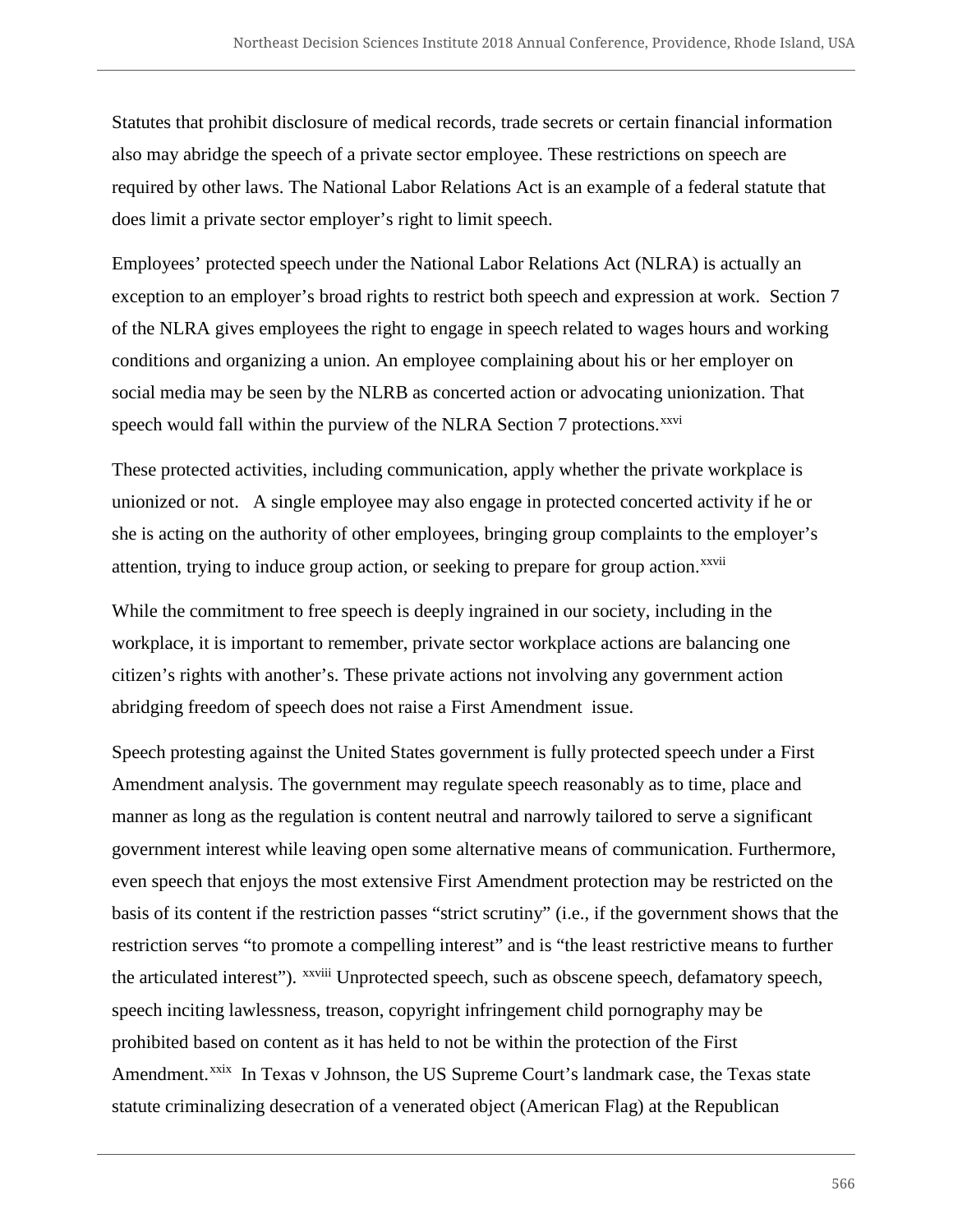National Convention was held unconstitutional.<sup>xxx</sup> Johnson's "symbolic speech" was held to be expressive in nature and the political subject matter intended to be protected by the original framers.<sup>xxxi</sup>

#### **NFL Players Protests and Protections**

We will now apply the employment protections and workplace free speech analysis to the NFL players kneeling in protest during the National Anthem as it is played at the beginning of each NFL contest. NFL Players are not employees at will. They are protected by a collective bargaining agreement negotiated by their representative the NFLPA. If the NFL wanted to discipline a player for any action or behavior, such as kneeling during the playing of the National Anthem at the start of an NFL game, the due process rights and disciplinary guidelines negotiated in their contract must be complied with.<sup>xxxii</sup>

Each NFL player's terms and conditions of employment are contractual. As a private sector employee the player's Free Speech Rights are limited to the statutory protected types of speech previously discussed. His First Amendment Free Speech rights only protect him from actions by the government. While NFL Commissioner Roger Goodell earns five times more money annually than all the US Governors plus the President combined, he is not the government.<sup>xxxiii</sup>

A player's rights, as an employee, are primarily determined by two applicable contracts. The player's employment contract with his team and the collective bargaining agreement that governs the player's working conditions as an employee of one franchise in the league. Every NFL player must sign the standard NFL Player's Contract. As a private sector employer, the team contract may legally contain content restrictions on free speech without violating First Amendment guarantees.

Paragraph 2 of the NFL Player Contract contains language regulating the player's conduct on and off the field in exchange for his employment and services.

*2. EMPLOYMENT AND SERVICES. Club employs Player as a skilled football player. Player accepts such employment. He agrees to give his best efforts and loyalty to the Club, and to conduct himself on and off the field with appropriate recognition of the fact that the success of professional football depends largely on public respect for and approval of those associated with the game. Player will report promptly for and participate fully in Club's official mandatory minicamp(s), official preseason training camp, all Club meetings and practice sessions, and all preseason, regular season and*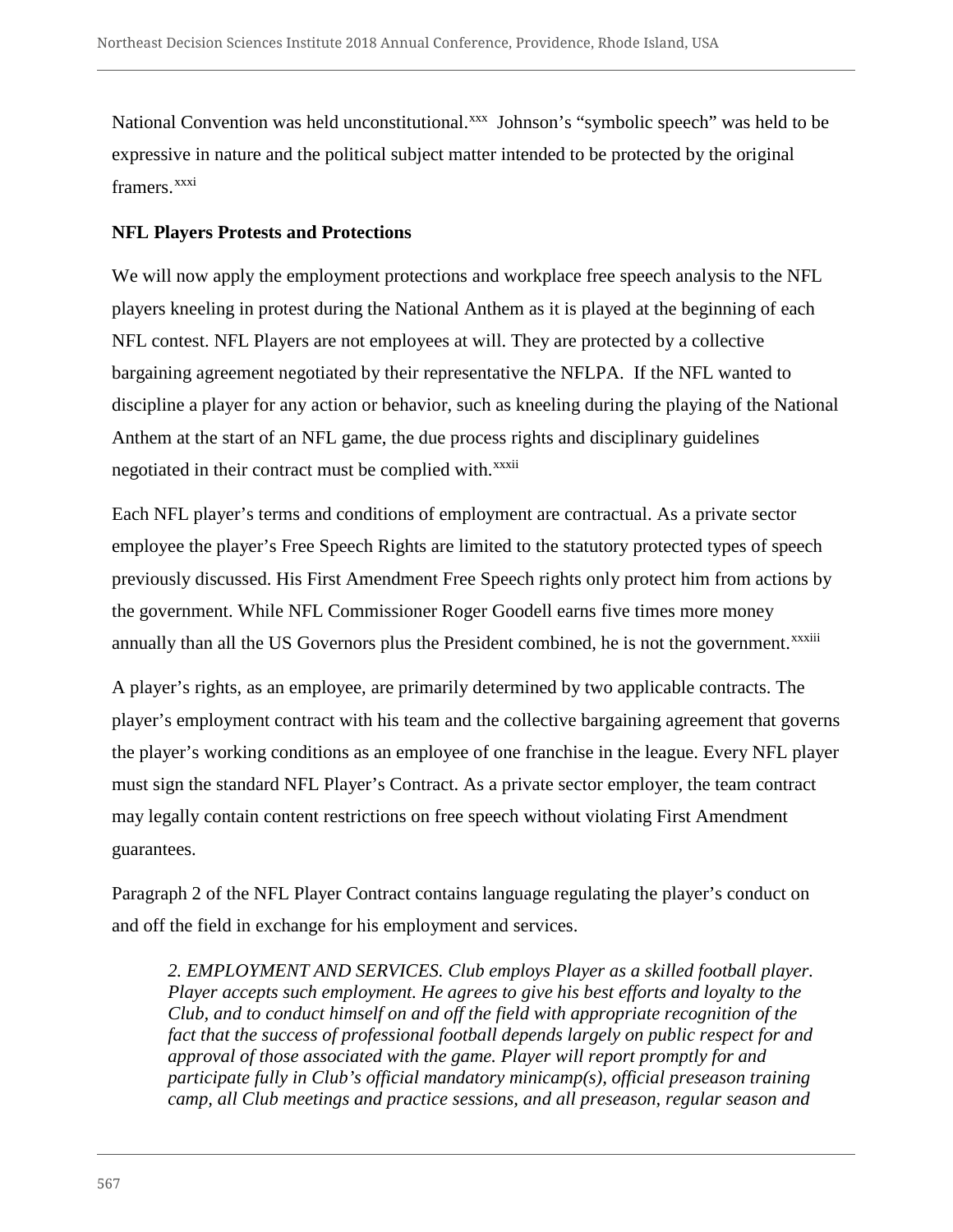*postseason football games scheduled for or by Club. If invited, Player will practice for and play in any all-star football game sponsored by the League. Player will not participate in any football game not sponsored by the League unless the game is first approved by the League.xxxiv*

Could a team discipline a protesting player and argue he is in breach of this clause because his actions have negatively impacted "public respect" for "those associated with the game?" How would this broad language be interpreted? The player protests impact on "public respect" varies depending upon which fan base, target market or demographic queried.<sup>xxxv</sup>

Another basis within the NFL Player's Contract that might cited for disciplining a protesting player is paragraph 11, "Skill, Performance and Conduct."

*11. SKILL, PERFORMANCE AND CONDUCT. Player understands that he is competing with other players for a position on Club's roster within the applicable player limits. If at any time, in the sole judgment of Club, Player's skill or performance has been unsatisfactory as compared with that of other players competing for positions on Club's roster, or if Player has engaged in personal conduct reasonably judged by Club to adversely affect or reflect on Club, then Club may terminate this contract. In addition, during the period any salary cap is legally in effect, this contract may be terminated if, in Club's opinion, Player is anticipated to make less of a contribution to Club's ability to compete on the playing field than another player or players whom Club intends to sign or attempts to sign, or another player or players who is or are already on Club's roster, and for whom Club needs room.xxxvi*

Notice in Paragraph 11 the player has agreed the "Club may terminate this contract" if the "Player has engaged in personal conduct reasonably judged by the Club to adversely affect or reflect on Club." This paragraph gives substantial power to the Club/team to judge the affect personal conduct such as a protest has on the Club. If a team "reasonably judges" the protests are diminishing the team's brand, it might terminate the player's contract citing a Paragraph 11 breach.

The "Integrity of the Game" clause found in paragraph 15 of the NFL Player's Contract is another contractual provision, which a team using its bargained for "broad discretion" could argue has been breached by a player protesting during the National Anthem.

*15. INTEGRITY OF GAME. Player recognizes the detriment to the League and professional football that would result from impairment of public confidence in the honest and orderly conduct of NFL games or the integrity and good character of NFL players. Player therefore acknowledges his awareness that if he accepts a*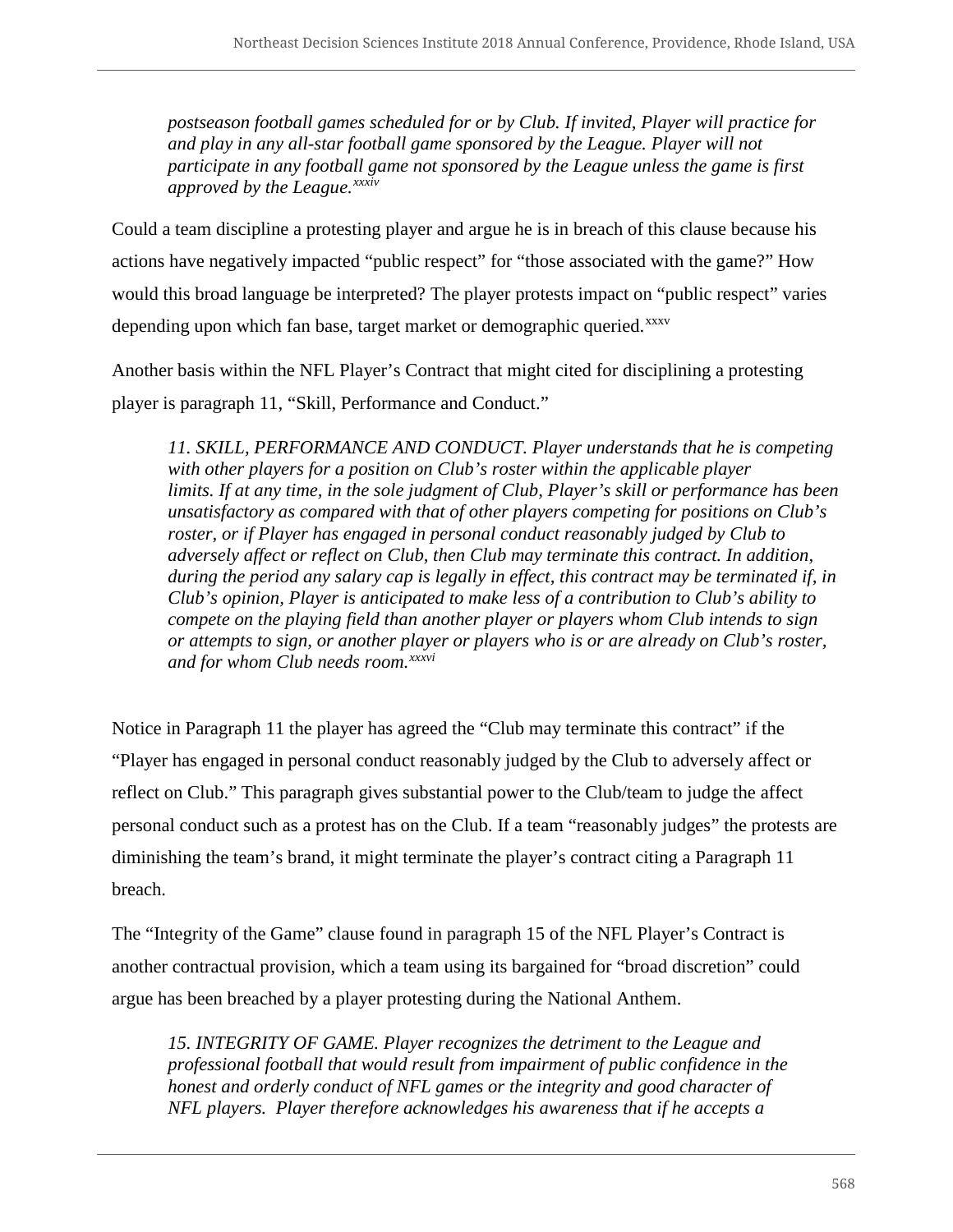*bribe or agrees to throw or fix an NFL game; fails to promptly report a bribe offer or an attempt to throw or fix an NFL game; bets on an NFL game; knowingly associates with gamblers or gambling activity; uses or provides other players with stimulants or other drugs for the purpose of attempting to enhance on-field performance; or is guilty of any other form of conduct reasonably judged by the League Commissioner to be detrimental to the League or professional football, the Commissioner will have the right, but only after giving player the opportunity for a hearing at which he may be represented by counsel of his choice, to fine Player in a reasonable amount; to suspend Player for a period certain or indefinitely; and/or to terminate this contract.xxxvii*

Paragraph 15 specifically references gambling and drugs potential to erode the public confidence in the game, but broad language here could allow for application to protesting players' conduct being a breach. It refers early on to "good character of NFL players." While some might argue speaking out against social injustice demonstrates superior character, others have opined the use of the National Anthem as the vehicle for the protests is unpatriotic.

Later in paragraph 15, the player agrees to be subject to fine, suspension or termination for "any other form of conduct reasonably judged by the League Commissioner to be detrimental to the League or professional football." This restriction, similar to paragraph 1, contains broad if not vague conduct prohibitions with broad discretion given away by the player to the Commissioner. Although the player is guaranteed a hearing for any alleged paragraph 15 breach, the basis for the protests being a breach remains viable.

The League and team retain broad discretion in disciplinary matters as evidenced again in the Collective Bargaining Agreement between the players and League specifically, Article 46, "Commissioner Discipline."

# *ARTICLE 46*

*COMMISSIONER DISCIPLINE*

*Section 1. League Discipline: Notwithstanding anything stated in Article 43: (a) All disputes involving a fine or suspension imposed upon a player for conduct on the playing field (other than as described in Subsection (b) below) or involving*

*action taken against a player by the Commissioner for conduct detrimental to the integrity of, or public confidence in, the game of professional football, will be processed exclusively as follows: the Commissioner will promptly send written notice of his action*

*to the player, with a copy to the NFLPA. Within three (3) business days following such*

*written notification, the player affected thereby, or the NFLPA with the player's*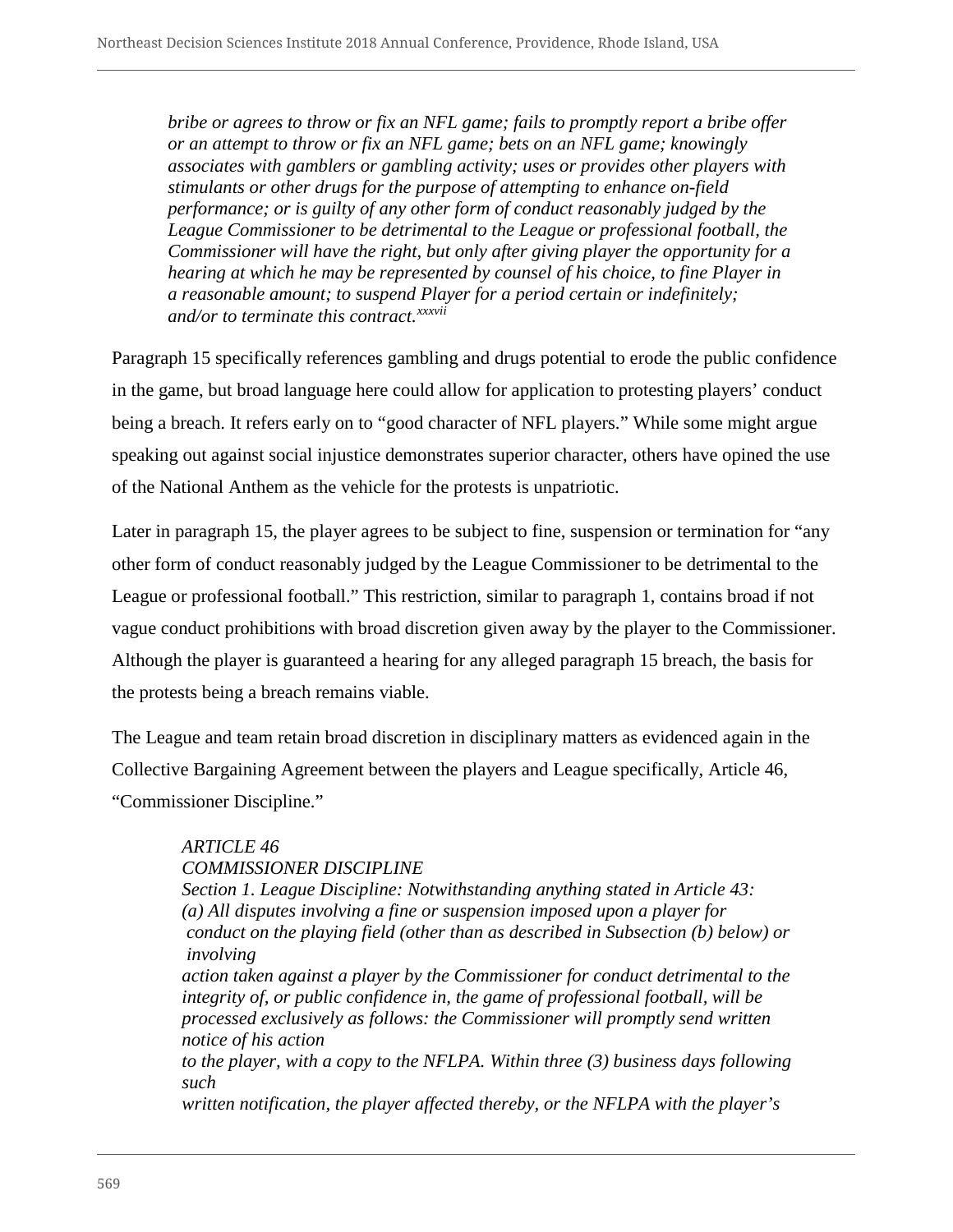*approval, may appeal in writing to the Commissioner.xxxviii*

In all cases of a fine or suspension for on the field conduct (except Sec. 1(b) unnecessary roughness or unsportsmanlike behavior) or conduct detrimental to the integrity of the game, the Commissioner has the right to appoint the initial decision maker and or hear the final appeal.

# *Section 2. Hearings:*

*(a) Hearing Officers. For appeals under Section 1(a) above, the Commissioner shall, after consultation with the Executive Director of the NFLPA, appoint one or more designees to serve as hearing officers. For appeals under Section 1(b) above, the parties shall, on an annual basis, jointly select two (2) or more designees to serve as hearing shared equally by the NFL and the NFLPA. Notwithstanding the foregoing, the Commissioner may serve as hearing officer in any appeal under Section 1(a) of this Article at his discretion.*

A player terminated for protesting could attempt to argue the Article 43, Non-Injury Grievance provisions of the CBA should apply.

#### *ARTICLE 43*

#### *NON-INJURY GRIEVANCE*

*Section 1. Definition: Any dispute (hereinafter referred to as a "grievance") arising after the execution of this Agreement and involving the interpretation of, application of, or compliance with, any provision of this Agreement, the NFL Player Contract, the Practice Squad Player Contract, or any applicable provision of the NFL Constitution and Bylaws or NFL Rules pertaining to the terms and conditions of employment of NFL players, will be resolved exclusively in accordance with the procedure set forth in this Article, except wherever another method of dispute resolution is set forth elsewhere in this Agreement.xxxix*

The League would contend Article 46 controls citing the Art. 43 Sec.1 language, "except wherever another method of dispute resolution is set forth elsewhere in this agreement." If the NFLPA prevailed, it would get the grievance away from the Commissioner to a mutually selected, probably more neutral, arbitration panel. The same arguments would be heard about the impact of the protests and if they were held to have been "reasonably judged by Club to adversely affect or reflect on Club." While the arbitrator would be more objective, the players have bargained away significant control of their conduct and the related discipline thereof.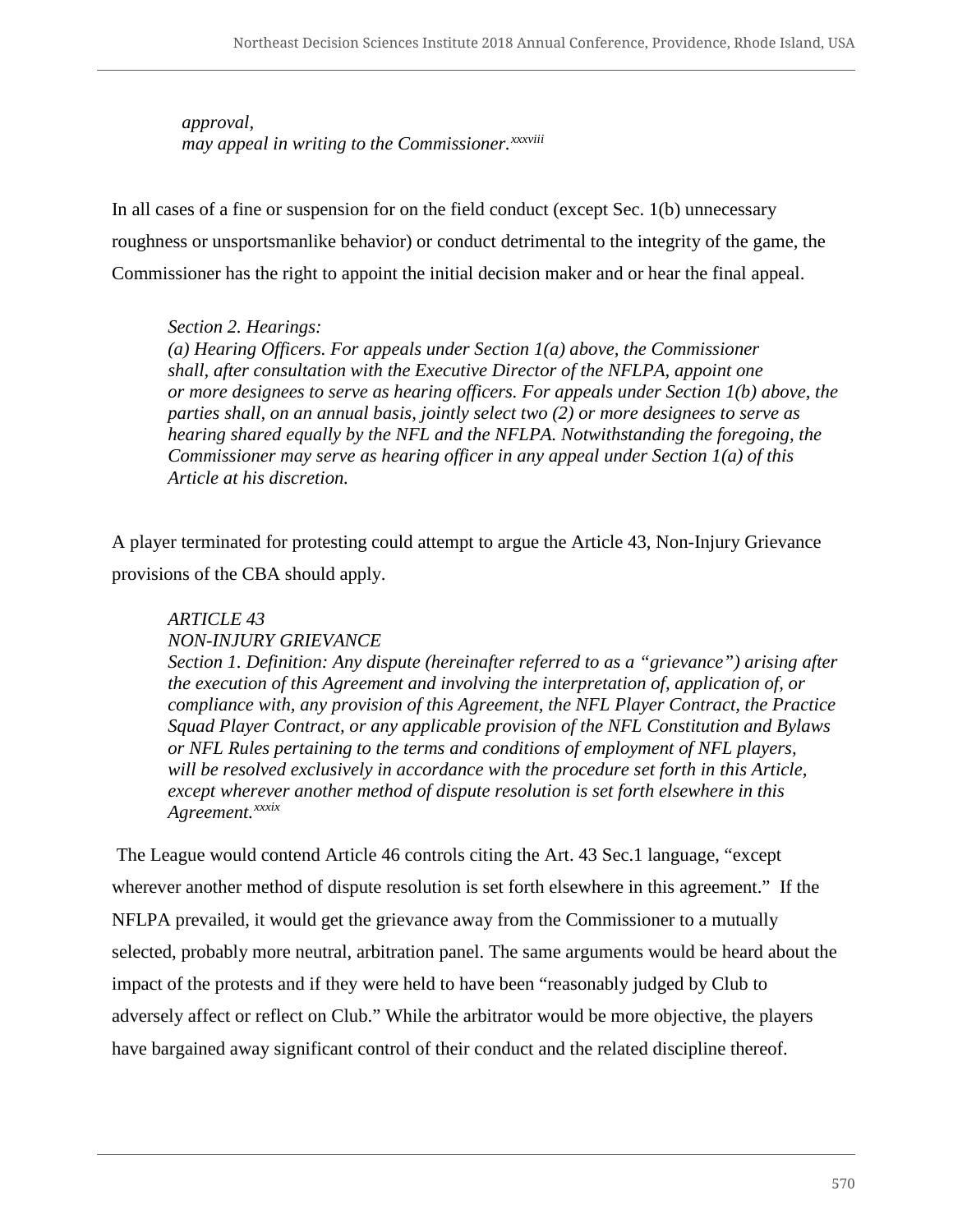The arbitrators would then issue an award. Under Article 43, the award is considered the full, final and complete disposition of the grievance. The losing side could challenge the arbitration award in federal court, but federal courts give great deference to arbitration awards. Convincing a federal appeals court to vacate an arbitration award is, as Tom Brady discovered, not easy.<sup>xl</sup>

Defamation law may also be a viable cause of action. If an owner criticizes a protesting player as "Unpatriotic or Un-American" the player might consider filing a defamation lawsuit. Proving the owner made a false statement of fact rather than an opinion would be an uphill battle. If the owner cut or fined the player the damages element would not be difficult to prove. Since NFL players are public figures, the player would be required to demonstrate the owner's statement was made with "malice." The owner knew or should have known the objectively determinable statement of face was untrue. Also, not easy.

The unanimity of the players' protests probably makes the success of a discrimination claim less likely. If a private sector employer like the NFL, discriminated against an employee because of their status in a protected class such as race, it would be a violation of federal and state discrimination laws.<sup>xli</sup> Players have been unified in their protests to the point of West Point graduate, decorated Army Ranger and Pittsburgh Steeler player Alejandro Villanueva apologizing for not protesting enough.

On September 24, 2017 in Chicago, the Pittsburgh Steelers had agreed as a team to remain in the locker room during the playing of the National Anthem prior to the start of their game against the Chicago Bears. The team reasoning was to avoid continued controversy with their options on the field being protest or not. Several players and coaches later explained, that coming out after the anthem was a neutral message and would allow the team to focus on playing the football game.

Villanueva walked to the end of the tunnel leading to the field. He later explained he hoped to respect his teammate's decision while still demonstrating his respect for the flag and anthem of his country. Villanueva's presence alone at the end of the tunnel was captured by the media and led to, what he described, as an embarrassing situation. He stated the next day he felt "he left his teammates behind" (a very meaningful military sentiment, as any veteran will explain). <sup>xlii</sup>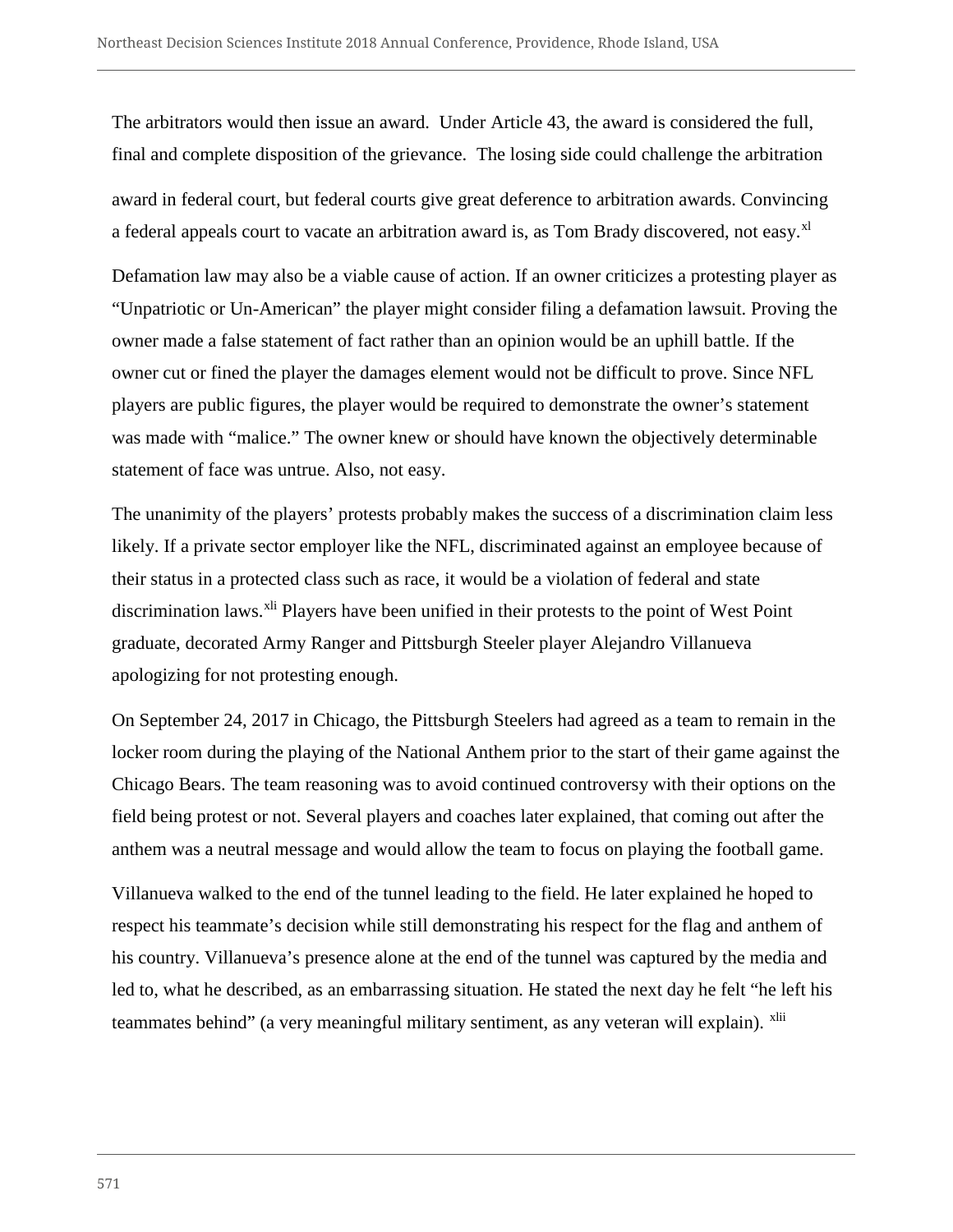Villanueva spent four years at West Point and served three tours of duty in Afghanistan. If he is conflicted over the appropriate time, place, and manner for these player protests, it is no wonder it remains a divisive and difficult to reconcile issue for the public.<sup>xliii</sup>

### **Conclusion and Final Recommendations**

NFL players have bargained away many of their protections. The nature of collective bargaining is the employer and employee reaching an agreement as to the terms and conditions of employment for the entire bargaining unit. The League maintained significant control over the discipline process including selection of arbitrators, hearing officer and the appeals process.

A generous reading of the NFL Player Contract and the CBA would still result in the League Commissioner having the contractual right to discipline the protesting players. As private sector employees, the players would have no strong constitutional argument that their symbolic speech was protected against action from their private sector employer.

State and federal statutes, which provide additional legal options such as employment discrimination, defamation or labor laws do not appear to be any more promising from the players' perspective.

The players' best protection is not in state or federal court, but rather in the court of public opinion. Players and their agents love to talk about protecting their "brand." From the original Dream Team playing in the Olympics to the public relations makeover of Alex Rodriguez when he returned from suspension, image and public perception can be managed. Anthem protests have gone from Colin Kaepernick sitting during the anthem and no one noticing (August 14 and 20, 2016) to all players on the Chiefs, Broncos, Patriots and Seahawks team linking arms during the anthem (September 11,2016) to almost all the NFL teams playing linking arms or kneeling during the anthem (September 24, 2017.)<sup>xliv</sup> In week 13 of the NFL season, only 23 players out of about 2000 players and coaches protested in some way.<sup>xlv</sup>

The creation of company employment and labor law policies and the application of those policies should address three important questions. Does this policy and its enforcement enable the company to comply with all required laws and regulations? Does this policy and its enforcement minimize grievance and litigation expenses? Does this policy and its enforcement maximize employee productivity considering the impact on morale, and corporate culture?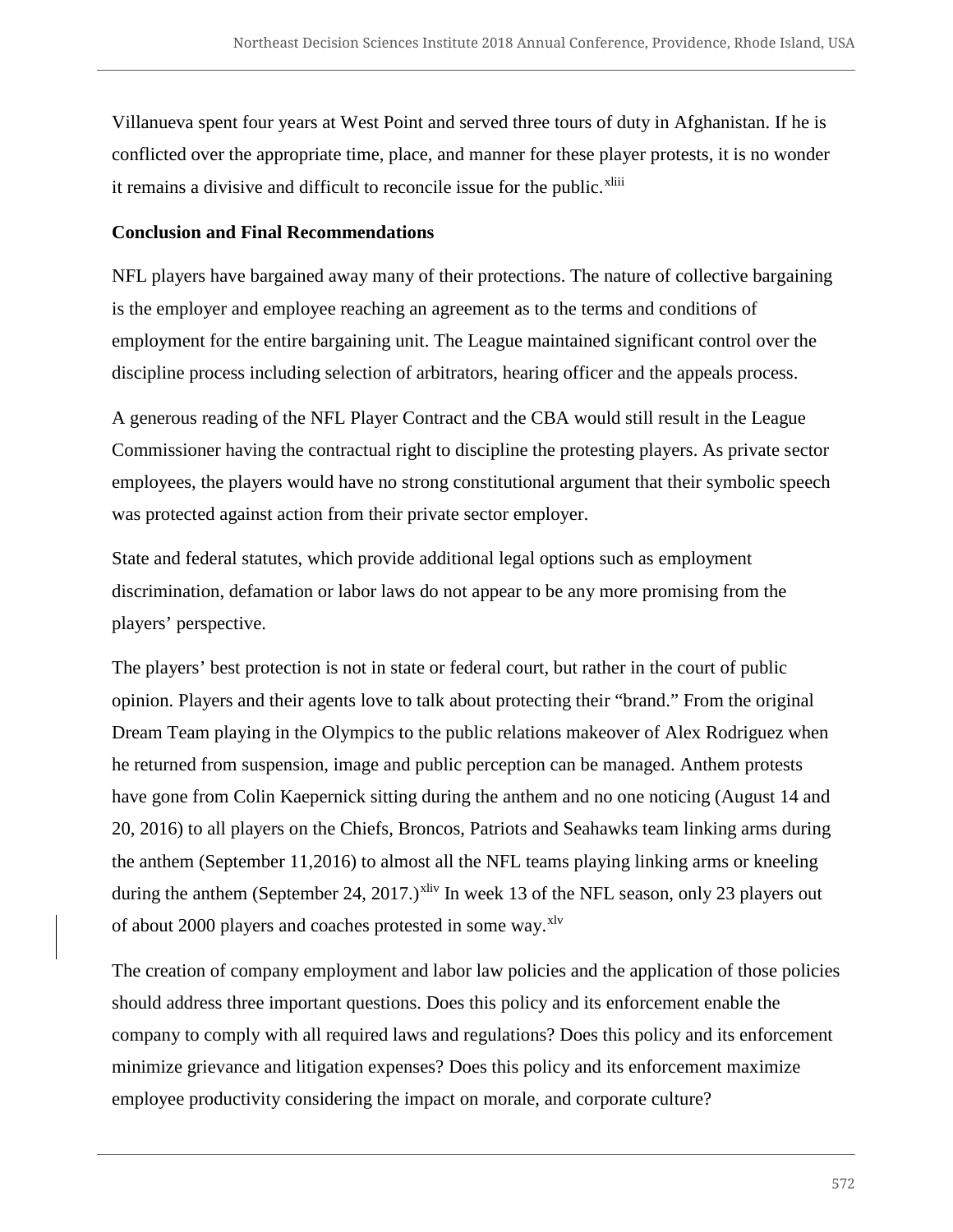On Monday November 27, 2017, the NFL announced a proposed donation of \$100 million to African-American communities and related charities who provide assistance for social justice causes, at the heart of the player protests. In keeping with the theme of disagreement, several players announced they were in disagreement with the structure of the donation negotiated with the 40-player group founded by Malcolm Jenkins and Anquan Boldin.<sup>xlvi</sup>

The legal right to terminate does not necessarily mean that termination is the best decision for the company. The termination of an employee or group of employees can have as pervasive a devastating impact to organization profitability as terminating a product line the employer has every right to terminate. Anybody remember New Coke?

Decisions to discipline up to and including discharge should be made after thorough analysis of all relevant factors and consequences, internal and external, legal and ethical, long term and short term. NFL owners and Commissioner Goodell should continue to support and speak out against social injustice. They must resist the urge to do what they legally can do but instead to should patiently act with moral courage.

iii http://www.ncsl.org/research/labor-and-employment/at-will-employment-overview.aspx

viiRichard M. Ingersoll, Who Controls Teachers' Work? Power and Accountability in America's Schools (Cambridge, MA: Harvard University Press, 2006), 109; See also http://www.ecs.org/clearinghouse/94/93/9493.pdf; See also Vergara v. California - Appellate Decision (California Court of Appeal, Second Appellate District, Division 2 April 14, 2016). viiiDana Goldstein, The Teacher Wars: A History of America's Most Embattled Profession (New York: Doubleday, 2014); See also David Finley, "Teacher Tenure: An Innocent Victim of Vergara v. California," Education Week, March 4, 2015; See also Caitlin Emma, "Vergara, New Mexico Edition?," Morning Education, Politico, April 29, 2015; See also ixSee MERIT SYSTEMS PROTECTION BOARD (MSPB), WHAT IS DUE PROCESS IN

 $\overline{a}$ 

<sup>i</sup> https://www.youtube.com/watch?v=vrW-GI\_9IL8

iihttps://www.law.upenn.edu/journals/jbl/articles/volume3/issue1/Summers3U.Pa.J.Lab.&Emp.L. 65(2000).pdf

iv http://employment.findlaw.com/hiring-process/employment-contracts-and-compensationagreements.html

<sup>v</sup> https://ag.ny.gov/labor/can-you-be-fired

vi https://www.bls.gov/opub/mlr/2001/01/art1full.pdf

FEDERAL CIVIL EMPLOYMENT? (2015), http://www.mspb.gov/netsearch/viewdocs.aspx?docnumber=1166935&version=1171499&applic ation=ACROBAT

<sup>[</sup>hereinafter "What is Due Process"]; 5 U.S.C. §§ 4303, 7513.

See also http://work.chron.com/can-fired-civil-service-jobs-19492.html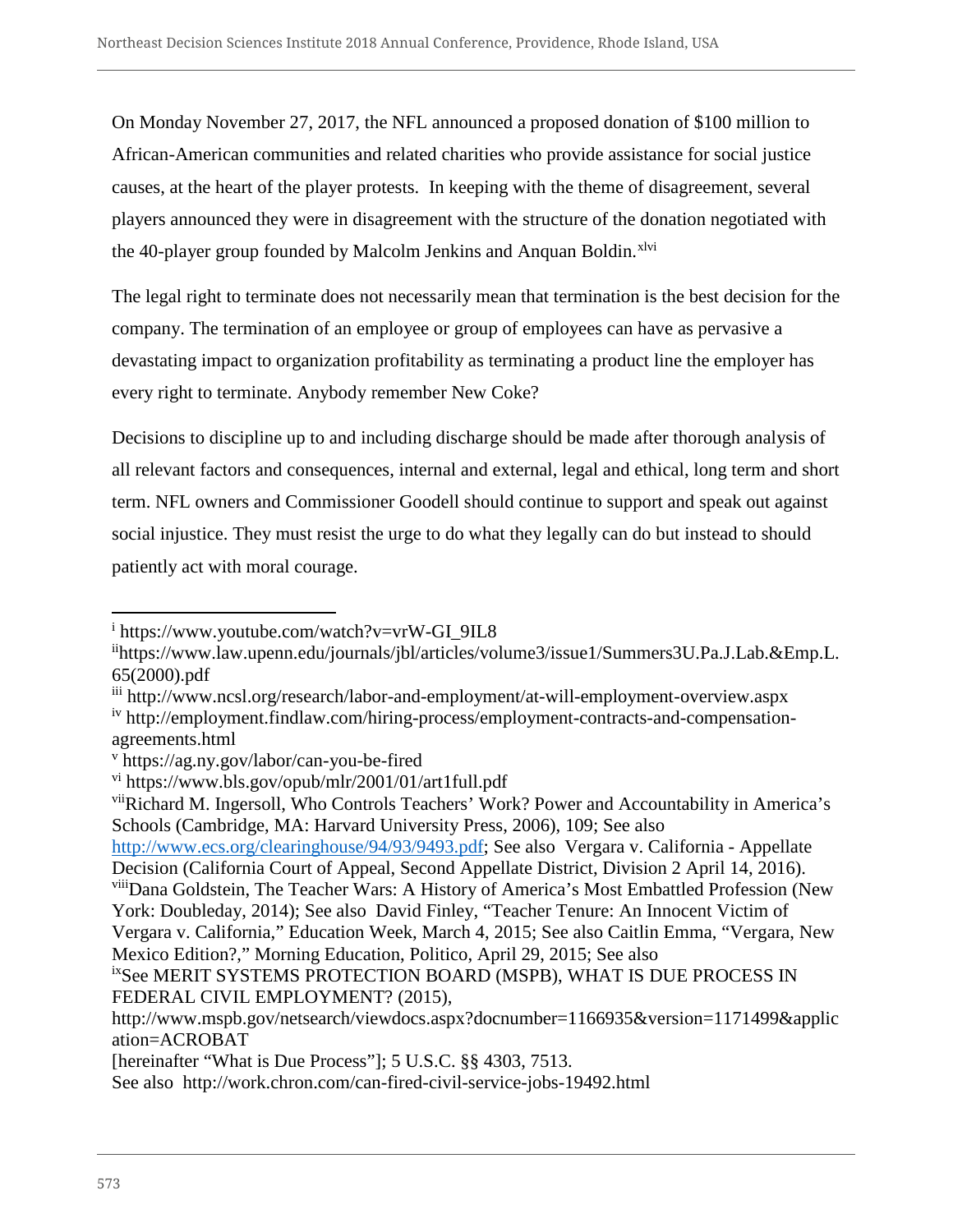$\overline{a}$ <sup>x</sup> https://patimes.org/pre-post-termination-hearings-public-employees-entitled-due-processhearings/

xi http://uwua.net/what-are-the-benefits-of-being-a-union-worker/

xii https://www.nolo.com/legal-encyclopedia/employment-at-will-definition-30022.html

xiii Pauline T. Kim*, Norms, Learning and Law: Exploring the Influence on Workers' Legal* 

*Knowledge,* 1999 U. Ill. L. Rev. 447; See also Robert C. Bird, *Employment as a Relational*

*Contract*, 8 U. Pa. J. Lab. & Emp. L. 149, 196-197 (2005)

xiv https://www.bls.gov/opub/mlr/2001/01/art1full.pdf

xv https://paywizard.org/main/labor-law/dismissal/states-with-exceptions-to-employment-at-will xvi See Firestone Textile Co. Division, Firestone Tire & Rubber Co. v. Meadows, 666 S.W.2d 730 (1983); See also

https://pdfs.semanticscholar.org/75bb/c93b4a0ede6dad930bb463409797d93133ab.pdf; See also https://www.law.com/sites/michaelkraemer/2014/03/12/pennsylvania-public-policy-wrongfuldischarge-lawsuits/?slreturn=20171104195338

xvii http://www.ncsl.org/research/labor-and-employment/at-will-employment-overview.aspx xviii See Khanna v. Microdata Corp., 170 Cal. App. 3d 250, 215 Cal. Rptr. 860 (1985); See also Kerr v. Gibson's Products Co., 733 P.2d 1292 [Mont. 1987]

xix https://www.eeoc.gov/laws/statutes/; See also https://www.americanprogress.org/wpcontent/uploads/issues/2012/06/pdf/state\_nondiscrimination.pdf

xx Ross v. Garner Printing Co., 285 F.3d 1106, 1113 (8th Cir. 2002); See also Lucas v. Whittaker Corp., 470 F.2d 326, 328 (10th Cir. 1972); Rosecrans v. Intermountain Soap & Chem. Co., 605 P.2d 963, 965 (Idaho 1980); See also http://www.tlgattorneys.com/news-resources/workplacediscrimination-and-the-plaintiffs-burden-of-proof/

xxihttps://www.hawaii.edu/uhwo/clear/home/EnterpriseWire.html; See also https://hr.berkeley.edu/hr-network/central-guide-managing-hr/managing-hr/er-

labor/disciplinary/just-cause

xxii U.S. Const. amend. I

xxiii See Garcetti v. Ceballos, 547 U.S. 410(2006); See also Connick v. Myers, 461 U.S. 138 (1983);See also Pickering v. Board of Education, 391 U.S. 563 (1968);

xxiv http://corporate.findlaw.com/law-library/freedom-of-speech-in-the-workplace-the-firstamendment-revisited.html

xxv https://www.nolo.com/legal-encyclopedia/wrongful-termination-retaliation-

whistleblowing.html; See also https://supreme.justia.com/cases/federal/us/573/13-483/

xxvi https://www.hrexaminer.com/is-there-free-speech-at-work/

xxvii https://www.nlrb.gov/rights-we-protect/employee-rights xxviii https://fas.org/sgp/crs/misc/95-815.pdf

xxix https://constitutionallawreporter.com/amendment-01/freedom-speech/unprotected-speech/ xxx Texas v. Johnson, 491 U.S. 397 (1989).

xxxi Brandenburg v Ohio, 395 U.S. 444; See http://democracyweb.org/freedom-of-expressionhistory; see also

https://www.alternet.org/story/54214/a\_history\_of\_the\_fight\_for\_free\_speech\_in\_america; xxxii https://nfllabor.files.wordpress.com/2010/01/collective-bargaining-agreement-2011-2020.pdf

xxxiii https://ballotpedia.org/Comparison\_of\_gubernatorial\_salaries;

http://www.businessinsider.com/how-much-does-the-us-president-get-paid-2016-11 xxxivhttps://nflpaweb.blob.core.windows.net/media/Default/PDFs/General/2011\_Final\_CBA\_Sear

chable\_Bookmarked.pdf